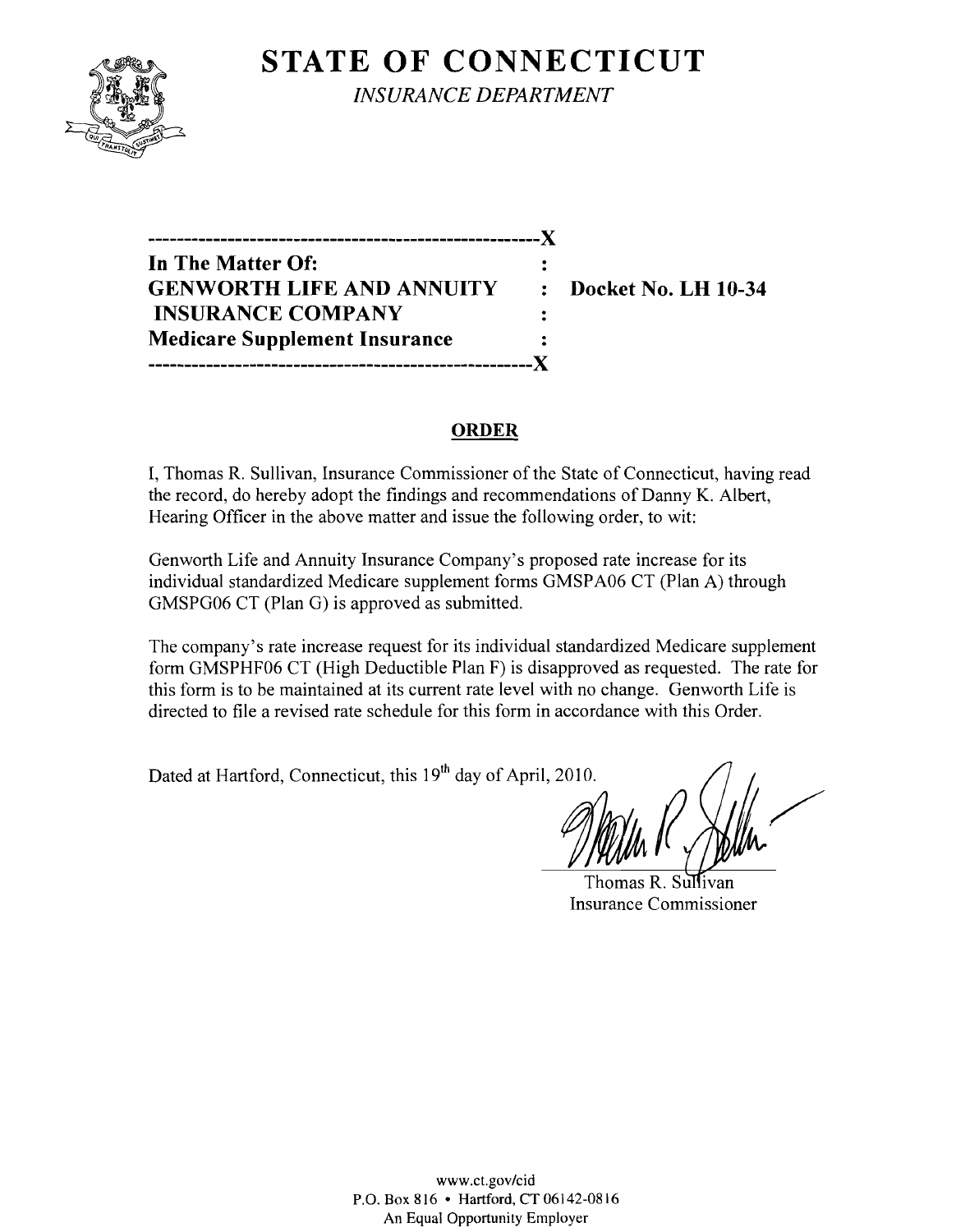# **STATE OF CONNECTICUT**



*INSURANCE DEPARTMENT* 

| In The Matter Of:                    |                |
|--------------------------------------|----------------|
| <b>GENWORTH LIFE AND ANNUITY</b>     | $\ddot{\cdot}$ |
| <b>INSURANCE COMPANY</b>             |                |
| <b>Medicare Supplement Insurance</b> |                |
|                                      |                |

**EDOCKET NO. LH 10-34** 

# **PROPOSED FINAL DECISION**

# 1. **INTRODUCTION**

The Insurance Commissioner of the State of Connecticut is empowered to review rates charged for individual and group Medicare supplement policies sold to any resident of this State who is eligible for Medicare. The source for this regulatory authority is contained in Chapter 700c and Section 38a-495a ofthe Connecticut General Statutes.

After due notice a hearing was held at the Insurance Department in Hartford on April 8, 2010 to consider whether or not the rate increase requested by Genworth Life and Annuity Insurance Company on its individual standardized Medicare supplement business should be approved.

No one from the general public attended the hearing.

No company representatives from Genworth Life and Annuity Insurance Company attended the hearing.

The hearing was conducted in accordance with the requirements of Section 38a-474, Connecticut General Statutes, the Uniform Administrative Procedures Act, Chapter 54 of the Connecticut General Statutes, and the Insurance Department Rules of Practice, Section 38a-8-1 et seq. of the Regulations of Connecticut State Agencies.

A Medicare supplement (or Medigap) policy is a private health insurance policy sold on an individual or group basis which provides benefits that are additional to the benefits provided by Medicare. For many years Medicare supplement policies have been highly regulated under both state and federal law to protect the interests of persons eligible for Medicare who depend on these policies to provide additional coverage for the costs of health care.

Effective December 1, 2005, Connecticut amended its program of standardized Medicare supplement policies in accordance with Section 38a-495a of the Connecticut General Statutes, and Sections 38a-495a-l through 38a-495a-21 of the Regulations of Connecticut Agencies. This program, which conforms to federal requirements, provides that all insurers offering Medicare supplement policies for sale in the state must offer the basic "core" package of benefits known as Plan A. Insurers may also offer anyone or more of eleven other plans (Plans B through L).

> www.cLgov/cid P.O. Box 816 • Hartford, CT 06142-0816 An Equal Opportunity Employer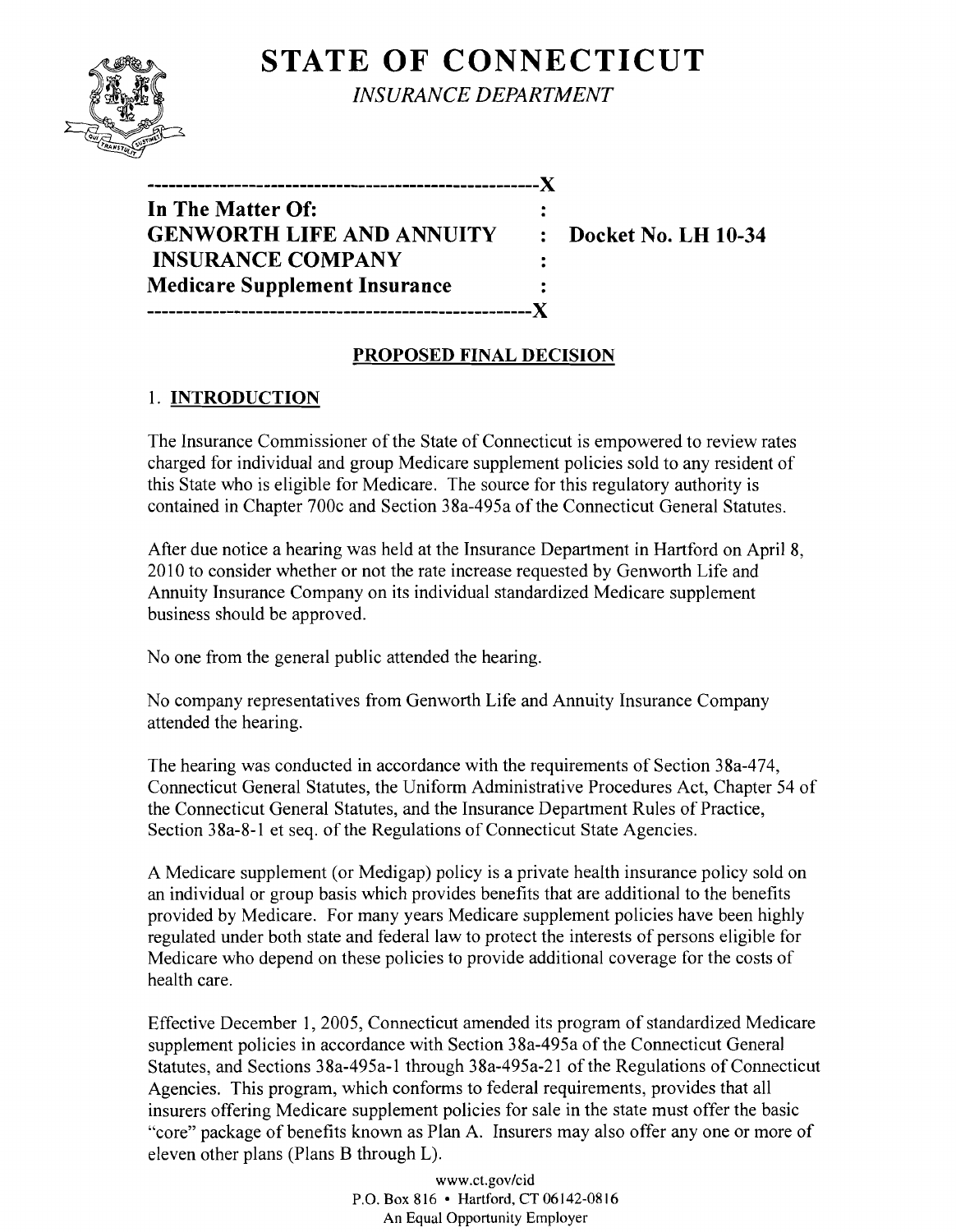Effective January 1,2006, in accordance with Section 38a-495c ofthe Connecticut General Statutes (as amended by Public Act 05-20) premiums for all Medicare supplement policies in the state must use community rating. Rates for Plans A through  $L$ must be computed without regard to age, gender, previous claims history or the medical condition of any person covered by a Medicare supplement policy or certificate.

The statute provides that coverage under Plan A through L may not be denied on the basis of age, gender, previous claims history or the medical condition of any covered person. Insurers may exclude benefits for losses incurred within six months from the effective date of coverage based on a pre-existing condition.

Effective October 1, 1998, carriers that offer Plan B or Plan C must make these plans as well as Plan A, available to all persons eligible for Medicare by reason of disability.

Insurers must also make the necessary arrangements to receive notice of all claims paid by Medicare for their insureds so that supplemental benefits can be computed and paid without requiring insureds to file claim forms for such benefits. This process of direct notice and automatic claims payment is commonly referred to as "piggybacking" or "crossover".

Sections 38a-495 and 38a-522 of the Connecticut General Statutes, and Section 38a-495a-l0 ofthe Regulations of Connecticut Agencies, state that individual and group Medicare supplement policies must have anticipated loss ratios of 65% and 75%, respectively. Under Sections 38a-495-7 and 38a-495a-l0 of the Regulations of Connecticut Agencies, filings for rate increases must demonstrate that actual and expected losses in relation to premiums meet these standards, and anticipated loss ratios for the entire future period for which the requested premiums are calculated to provide coverage must be expected to equal or exceed the appropriate loss ratio standard.

Section 38a-473 of the Connecticut General Statutes provides that no insurer may incorporate in its rates for Medicare supplement policies factors for expenses that exceed 150% of the average expense ratio for that insurer's entire written premium for all lines of health insurance for the previous calendar year.

### II. **FINDING OF FACT**

After reviewing the exhibits entered into the record of this proceeding, and utilizing the experience, technical competence and specialized knowledge of the Insurance Department, the undersigned makes the following findings of fact:

1. Genworth Life and Annuity Insurance Company has requested the following rate increase on its individual standardized Medicare supplement plans:

| Proposed      |
|---------------|
| Rate Increase |
| 20.00%        |
| 20.00%        |
| 20.00%        |
| 20.00%        |
| 20.00%        |
| 20.00%        |
| 20.00%        |
| 20.00%        |
|               |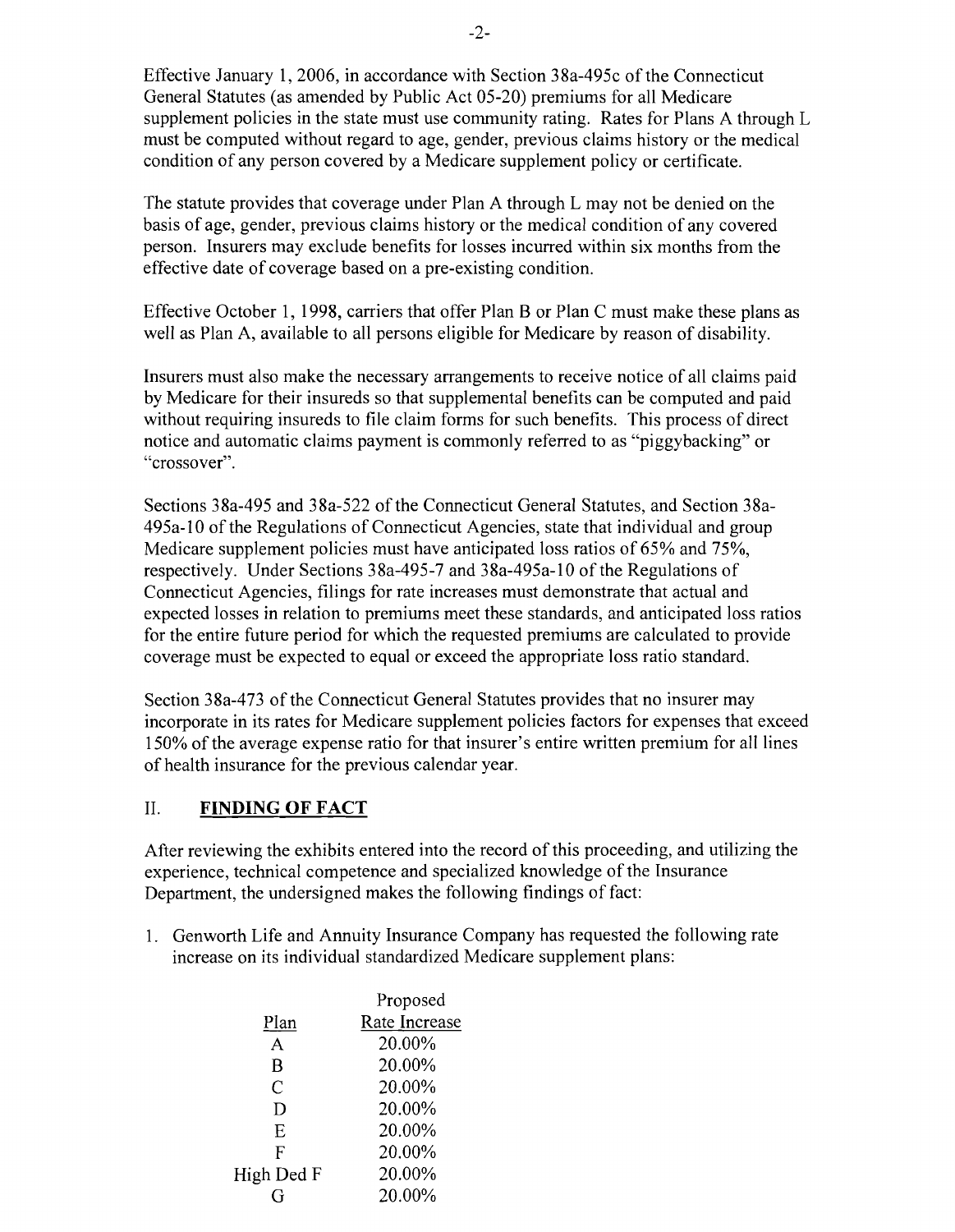There were 403 policies in-force in Connecticut as of 12/31/09, while there was 20,975 policies in-force nationwide.

- 2. The last rate increase approved by the Department was  $15\%$ , for Plans A through G, effective 7/1/09, and 10% for high deductible Plan F effective 7/1/05.
- 3. This product is marketed through both independent and captive agents.
- 4. Genworth Life and Annuity Insurance Company certified that their expense factors are in compliance with section 38a-473, C.G.S.
- 5. Genworth has conformed with subsection (e) of section 38a-495c, C.G.S. regarding the automatic claims processing requirement.
- 6. Below is Connecticut specific loss ratios, by plan, for 2008, 2009 and inception-todate:

| Plan        | 2008   | 2009   | Inception-to-date |
|-------------|--------|--------|-------------------|
| A           | 103.1% | 37.5%  | 125.0%            |
| В           | 163.1% | 157.7% | 162.1%            |
| C           | 130.2% | 112.2% | 140.2%            |
| D           | 98.5%  | 78.8%  | 102.6%            |
| E           | 98.9%  | 79.7%  | 98.0%             |
| $\mathsf F$ | 72.8%  | 61.6%  | 80.0%             |
| High F      | 49.1%  | 77.4%  | 48.4%             |
| G           | 86.0%  | 81.4%  | 97.5%             |
| Total       | 93.8%  | 77.9%  | 100.0%            |
|             |        |        |                   |

7. Below is the Nationwide loss ratios, by plan, for 2008, 2009 and inception-to-date:

| Plan          | 2008   | 2009   | Inception-to-Date |
|---------------|--------|--------|-------------------|
| A             | 135.2% | 115.5% | 113.3%            |
| В             | 66.4%  | 69.2%  | 79.5%             |
| $\mathcal{C}$ | 64.6%  | 66.6%  | 73.2%             |
| D             | 72.1%  | 67.3%  | 76.9%             |
| Ε             | 87.5%  | 71.3%  | 92.4%             |
| F             | 69.7%  | 68.1%  | 67.1%             |
| High F        | 21.6%  | 24.0%  | 24.0%             |
| G             | 71.8%  | 66.1%  | 70.7%             |
| Total         | 69.9%  | 67.6%  | 72.4%             |

- 8. The proposed rates are designed to satisfy the Connecticut regulatory loss ratio of 65%.
- 9. Plans A and B are available to disabled Medicare beneficiaries. Plans C, D and G were recently closed to new issues.
- 10. Genworth's 2010 Medicare supplement rate filing proposal is in compliance with the requirements of Regulation 38a-474 as it applies to the contents of the rate submission as well as the Actuarial memorandum.